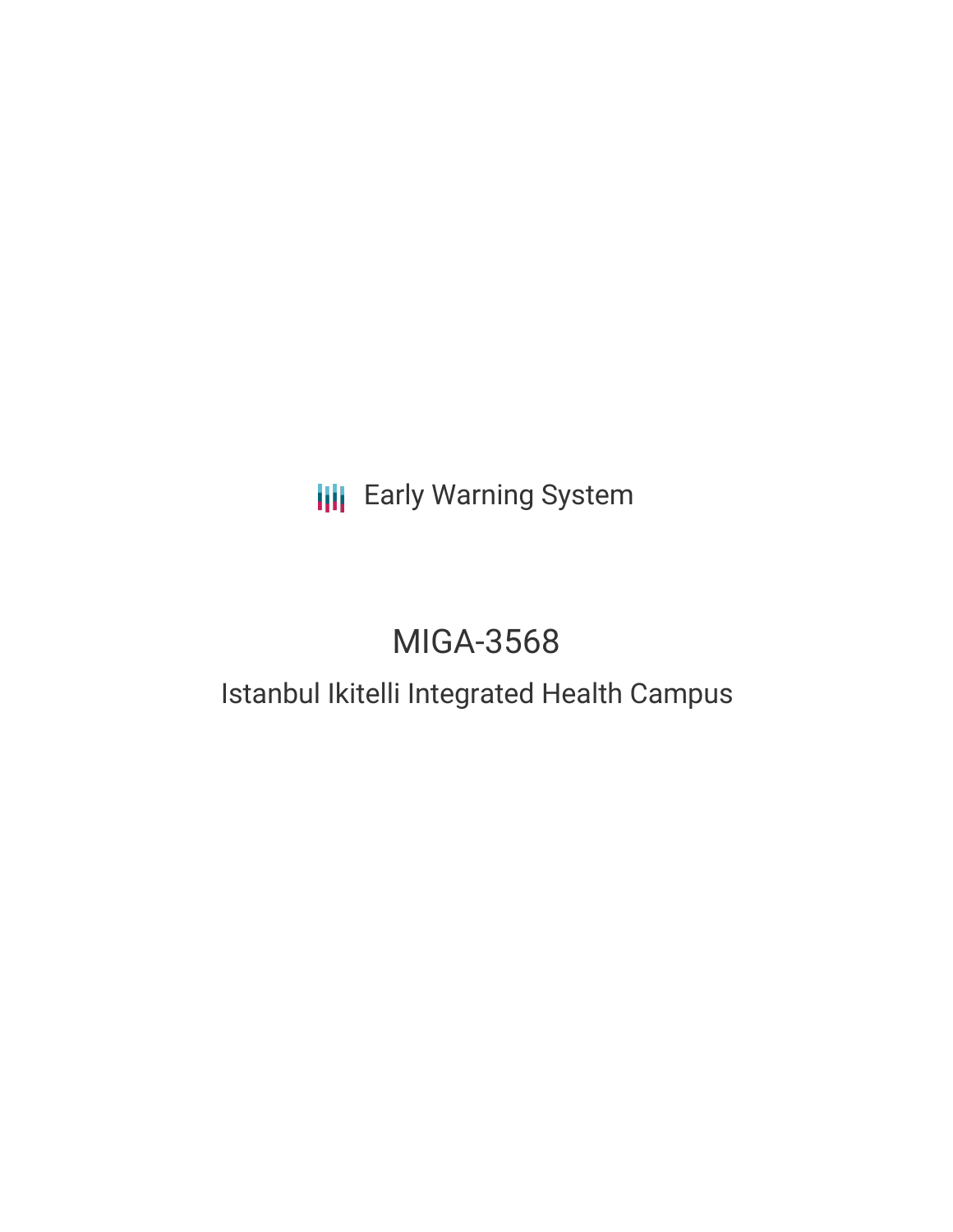

#### **Quick Facts**

| <b>Countries</b>               | Turkey                                          |
|--------------------------------|-------------------------------------------------|
| <b>Financial Institutions</b>  | Multilateral Investment Guarantee Agency (MIGA) |
| <b>Status</b>                  | Approved                                        |
| <b>Bank Risk Rating</b>        | B                                               |
| <b>Voting Date</b>             | 2017-07-18                                      |
| <b>Borrower</b>                | Sojitz Hospital PPP Investment B.V.             |
| <b>Sectors</b>                 | <b>Education and Health</b>                     |
| <b>Investment Type(s)</b>      | Guarantee                                       |
| <b>Investment Amount (USD)</b> | \$127.00 million                                |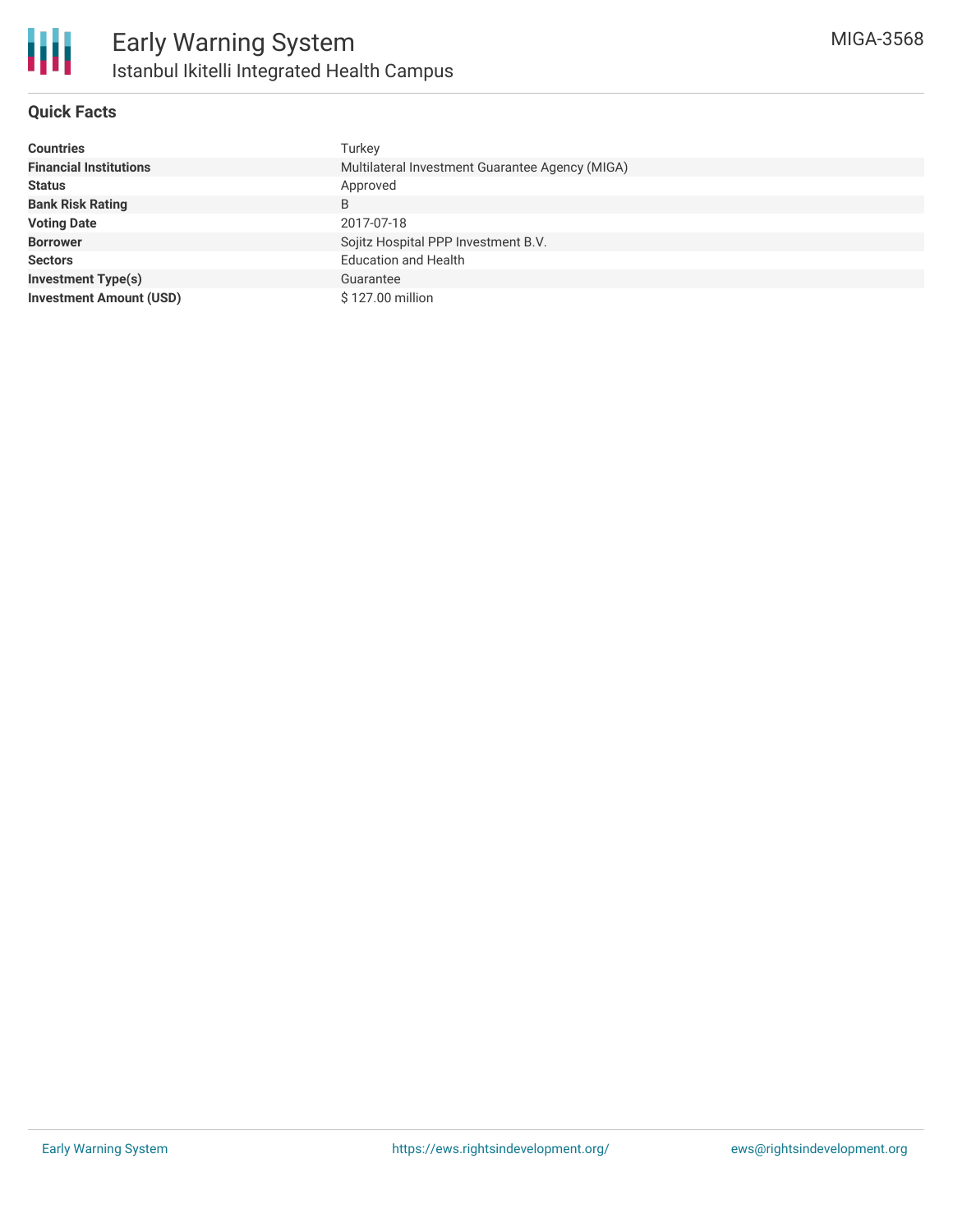

#### **Project Description**

According to MIGA website, on July 19, 2017, MIGA issued guarantees of ¥13.3 billion (US\$119 million) to Sojitz Hospital PPP Investment B.V. of the Netherlands for an equity investment and shareholder loan into the Istanbul Ikitelli Integrated Health Campus Project in Turkey. The guarantees, available for up to 20 years, provide coverage against the risks of transfer restriction, expropriation and breach of contract.

The project is expected to improve access to high quality health services for the Çekmece region of Istanbul (population 2.8 million) as well as the rest of Istanbul through the construction of a new integrated health campus, which will increase the city's healthcare capacity and provide greater access to specialty hospitals. Given Istanbul's historical and anticipated population growth, the construction of new healthcare facilities is critical. Improved and/or new infrastructure will also contribute to improved energy efficiency in Turkey's public hospitals.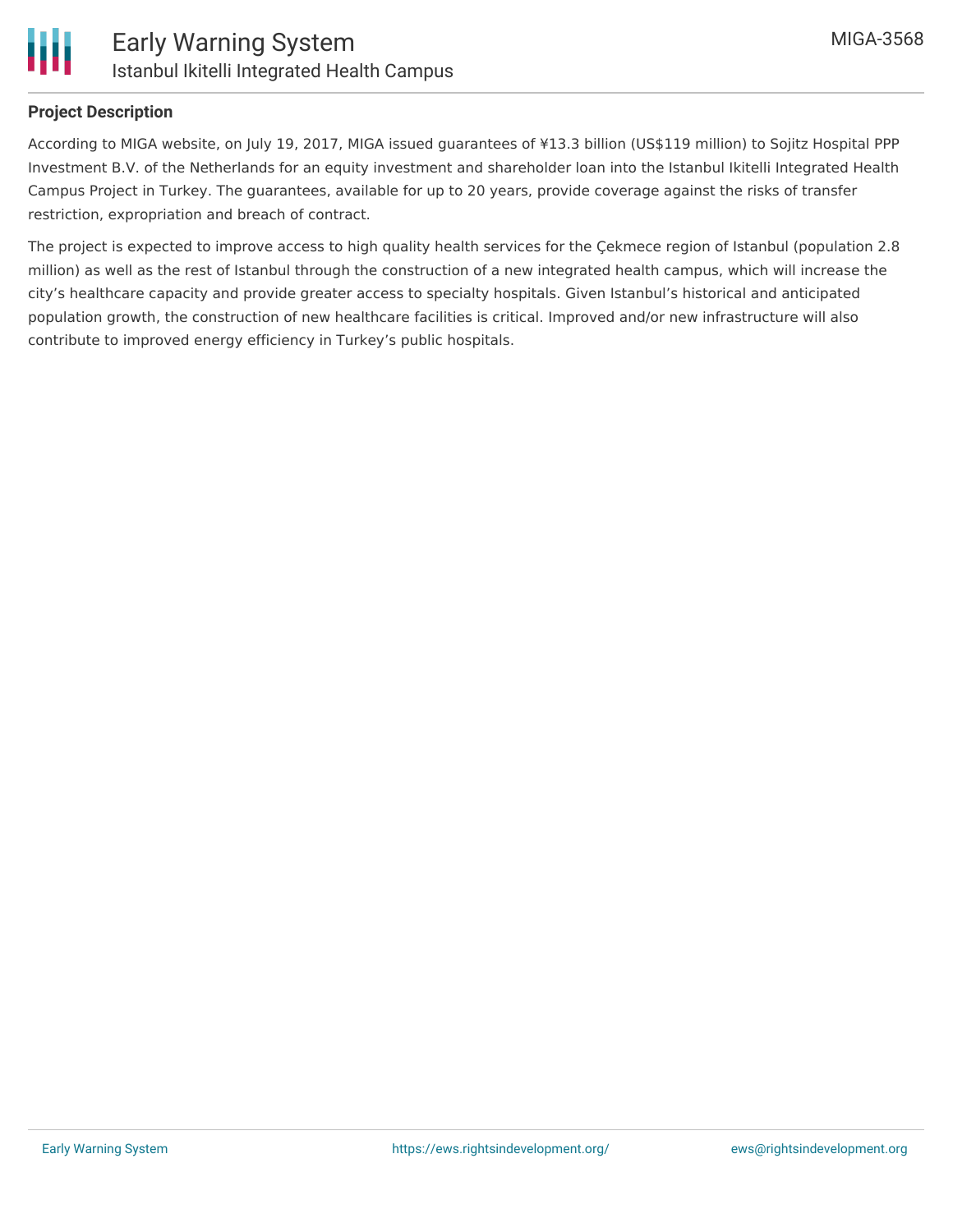

## Early Warning System Istanbul Ikitelli Integrated Health Campus

#### **Investment Description**

Multilateral Investment Guarantee Agency (MIGA)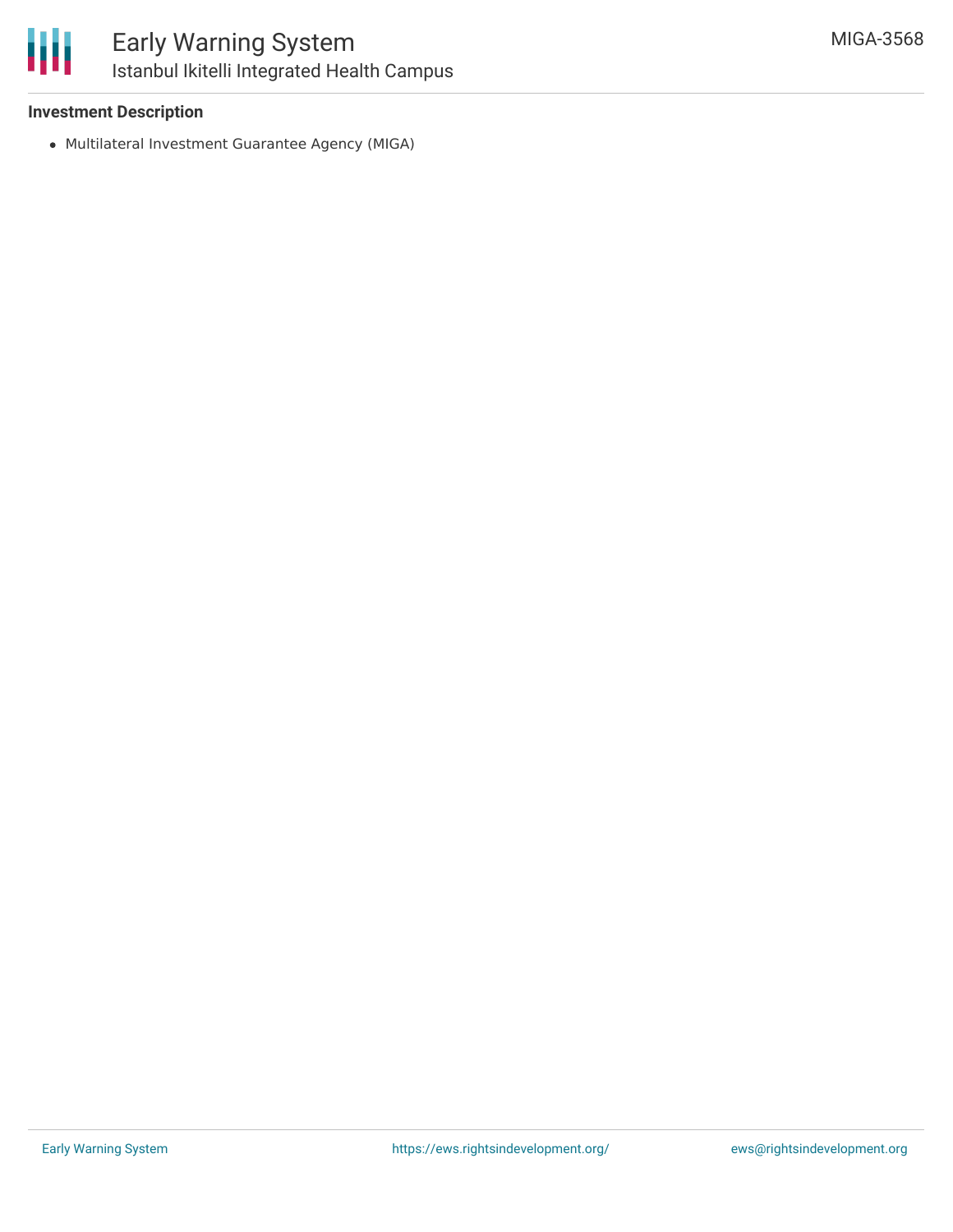#### **Contact Information**

No contact information provided at the time of disclosure.

#### ACCOUNTABILITY MECHANISM OF MIGA

The Compliance Advisor Ombudsman (CAO) is the independent complaint mechanism and fact-finding body for people who believe they are likely to be, or have been, adversely affected by an IFC or MIGA- financed project. If you submit a complaint to the CAO, they may assist you in resolving a dispute with the company and/or investigate to assess whether the IFC is following its own policies and procedures for preventing harm to people or the environment. If you want to submit a complaint electronically, you can email the CAO at CAO@worldbankgroup.org. You can learn more about the CAO and how to file a complaint at http://www.cao-ombudsman.org/